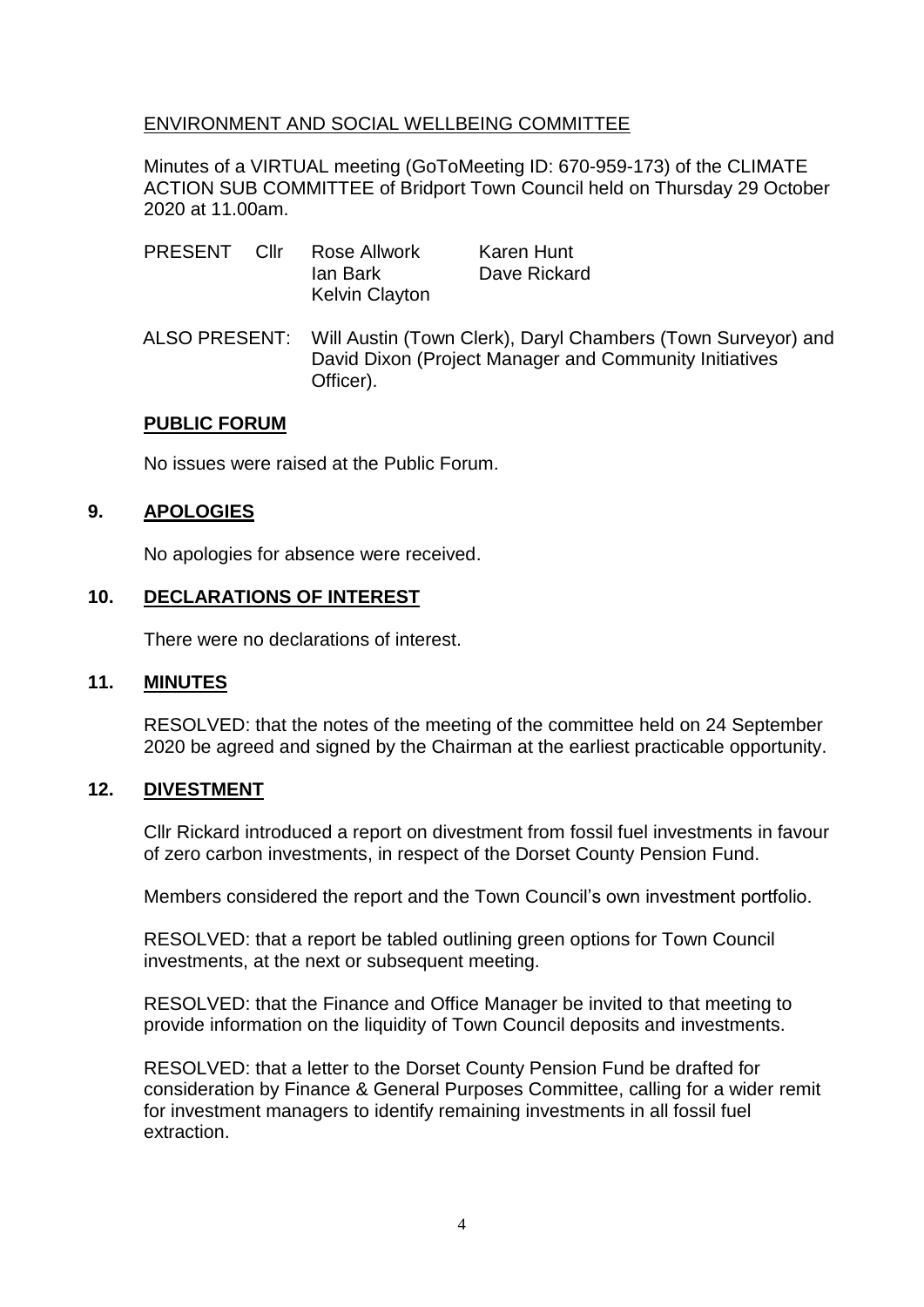The Town Clerk asked members to provide views on appropriate investments and areas for divestment in respect of Town Council funds, to contribute to the agreed sub committee report.

# **13. SOLAR PV CAR PORT INSTALLATION**

The Project Manager and Community Initiatives Officer reported that a grant application had been submitted to Low Carbon Dorset to support this initiative. More detailed cost information had been requested and this was expected shortly.

The Town Surveyor advised that he had engaged with local contractors with a view to the structure and the PV panels being provided and installed by local companies.

Members discussed:

- The need to ensure innovation in the project to meet the grant application requirements.
- A preference for local contractors.
- Timescales for delivery.
- Engagement with Energy Local Bridport.
- Moving the Town Council's energy supplies to Octopus Energy.

Officers advised that it was hoped that an installer could be appointed by the end of November 2020, with installation possible by Spring 2021, subject to planning permission.

The Town Surveyor reported that Bridport Football Club could also be considered as a potential location for further installations.

Cllr Kelvin Clayton advised that Dorset Council was considering locations for public electric vehicle charging points.

RESOLVED: that the Council's energy broker be invited to the next meeting, to discuss energy contracts.

RESOLVED: that representatives of Dorset Community Energy be invited to the next meeting, to consider Town Council engagement with Energy Local Bridport.

# **14. LOW CARBON DORSET ENERGY REPORT**

Consideration was given to a report of the Town Clerk, ENCL: 3552.

Members discussed:

- Solid wall insulation in the part of Mountfield occupied by the Town Council. The Town Surveyor advised this would be looked at, along with secondary glazing. Specialist contractors would be needed, to ensure that the character of the building was not adversely affected.
- The Public Sector Decarbonisation Scheme as a potential source of funding.

RESOLVED: that the report of the Town Clerk be noted.

## **15. BUDGET**